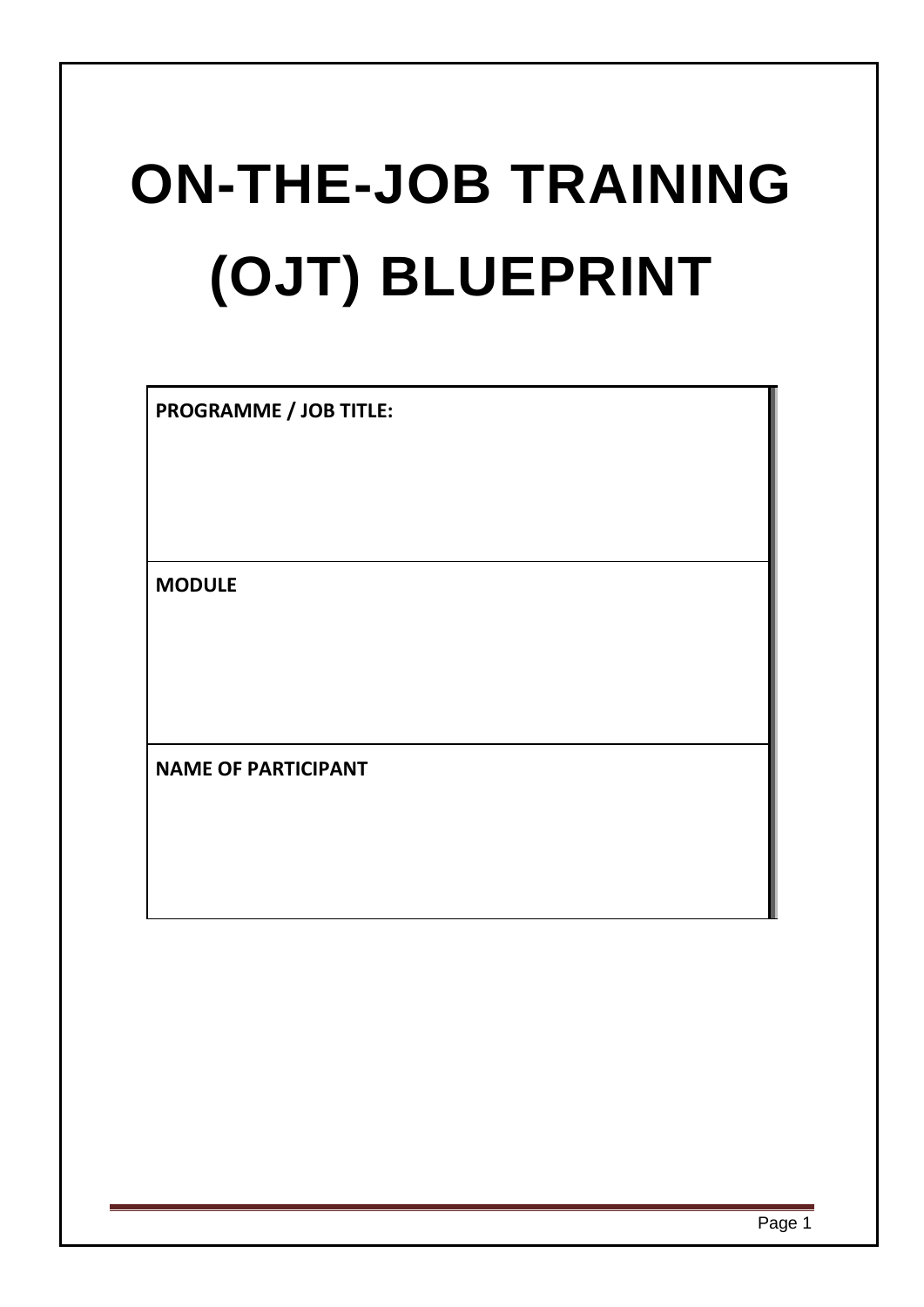#### **Version Control Record**

| Version | <b>Effective Date</b> | <b>Changes</b> | <b>Author</b> |
|---------|-----------------------|----------------|---------------|
|         |                       |                |               |
|         |                       |                |               |
|         |                       |                |               |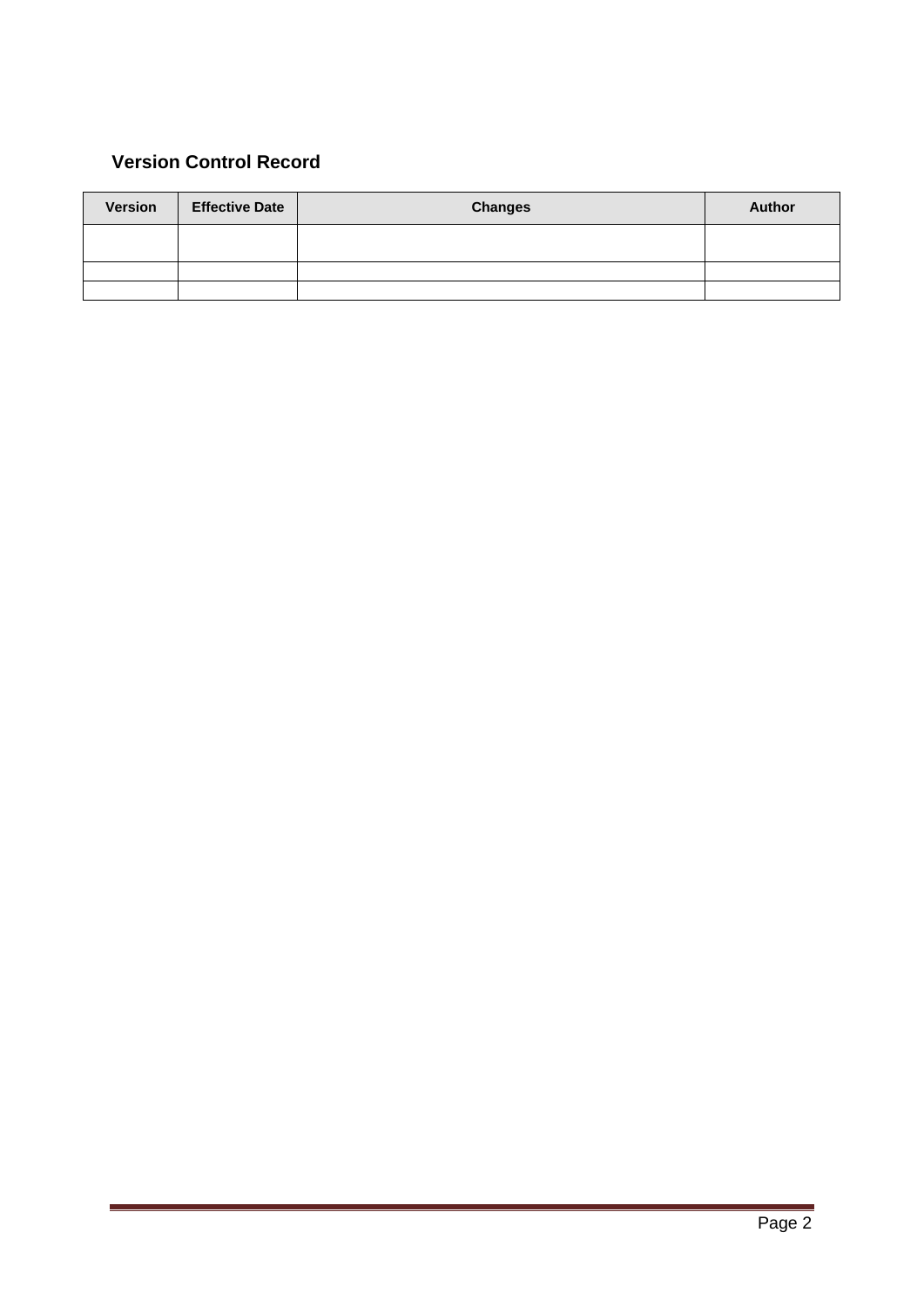### **OJT CURRICULUM**

| <b>Job Designation:</b> |  | <b>Department:</b> |                     |                         |  |  |
|-------------------------|--|--------------------|---------------------|-------------------------|--|--|
| Module:                 |  |                    | <b>Total tasks:</b> | <b>Total OJT Hours:</b> |  |  |
| S/N                     |  | <b>Main Tasks</b>  |                     | <b>OJT Hours</b>        |  |  |
|                         |  |                    |                     |                         |  |  |
|                         |  |                    |                     |                         |  |  |
|                         |  |                    |                     |                         |  |  |
|                         |  |                    |                     |                         |  |  |
|                         |  |                    |                     |                         |  |  |
|                         |  |                    |                     |                         |  |  |
|                         |  |                    |                     |                         |  |  |
|                         |  |                    |                     |                         |  |  |
|                         |  |                    |                     |                         |  |  |

*Notes:*

*1. Main Tasks: Describe the main activities of the Job using the Task Analysis.*

*2. OJT hours: Provides the estimated time needed for training each task.*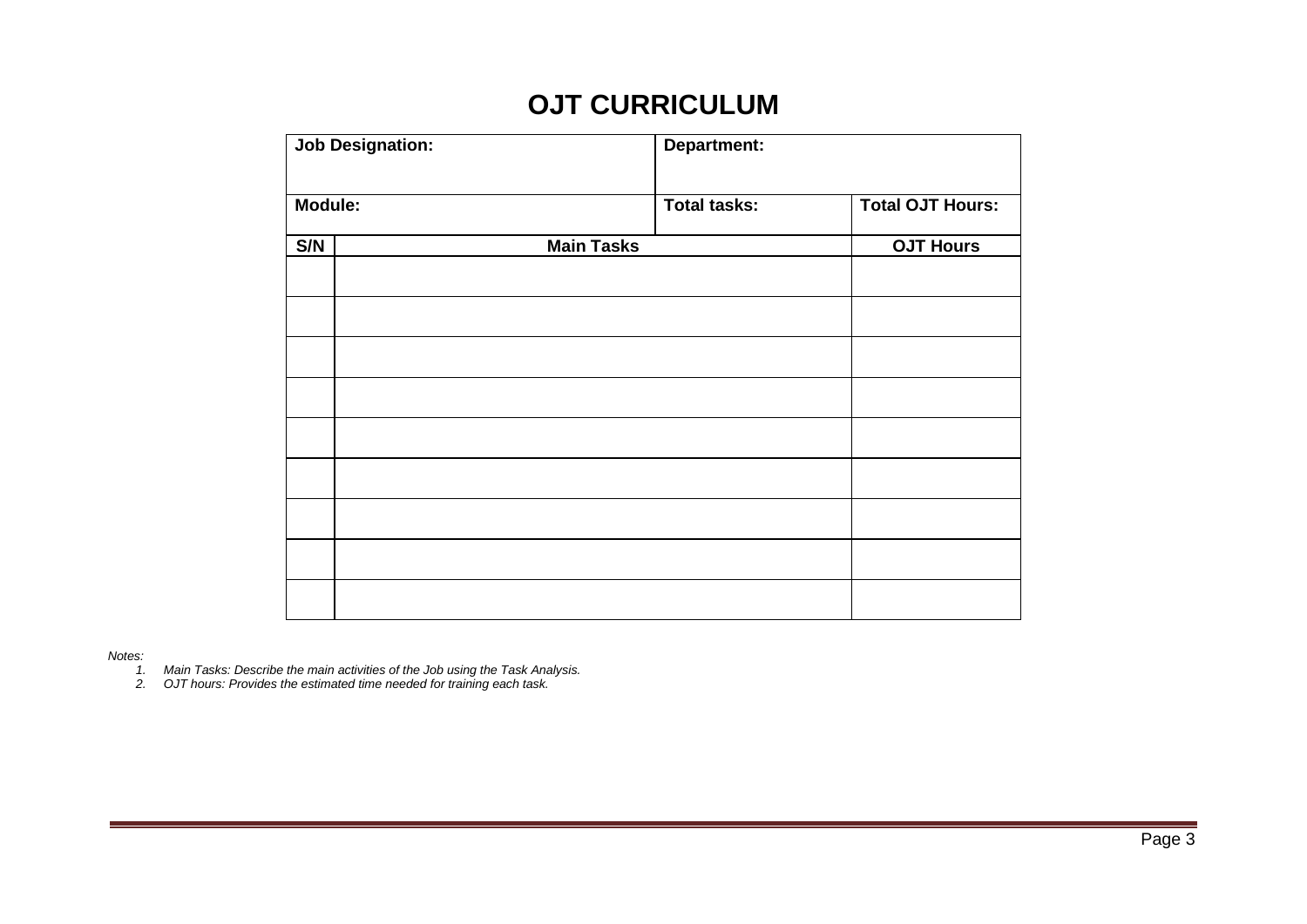## **OJT TASK ANALYSIS**

| <b>Job Designation:</b> |                        |                      |                                          |  | <b>Department:</b>                           |                     |                  |  |
|-------------------------|------------------------|----------------------|------------------------------------------|--|----------------------------------------------|---------------------|------------------|--|
|                         | Unit/Component/Module: |                      |                                          |  |                                              | <b>Total tasks:</b> |                  |  |
| S/N                     | <b>Main Tasks</b>      | <b>Task Elements</b> | <b>Key Point</b><br><b>Task Standard</b> |  | Skills, Knowledge<br><b>Training/Trainer</b> |                     | <b>OJT Hours</b> |  |
|                         |                        |                      |                                          |  | & Attitude                                   | <b>Guidelines</b>   |                  |  |
|                         |                        |                      |                                          |  |                                              |                     |                  |  |
|                         |                        |                      |                                          |  |                                              |                     |                  |  |
|                         |                        |                      |                                          |  |                                              |                     |                  |  |
|                         |                        |                      |                                          |  |                                              |                     |                  |  |
|                         |                        |                      |                                          |  |                                              |                     |                  |  |
|                         |                        |                      |                                          |  |                                              |                     |                  |  |
|                         |                        |                      |                                          |  |                                              |                     |                  |  |
|                         |                        |                      |                                          |  |                                              |                     |                  |  |
|                         |                        |                      |                                          |  |                                              |                     |                  |  |
|                         |                        |                      |                                          |  |                                              |                     |                  |  |
|                         |                        |                      |                                          |  |                                              |                     |                  |  |
|                         |                        |                      |                                          |  |                                              |                     |                  |  |
|                         |                        |                      |                                          |  |                                              |                     |                  |  |
|                         |                        |                      |                                          |  |                                              |                     |                  |  |
|                         |                        |                      |                                          |  |                                              |                     |                  |  |
|                         |                        |                      |                                          |  |                                              |                     |                  |  |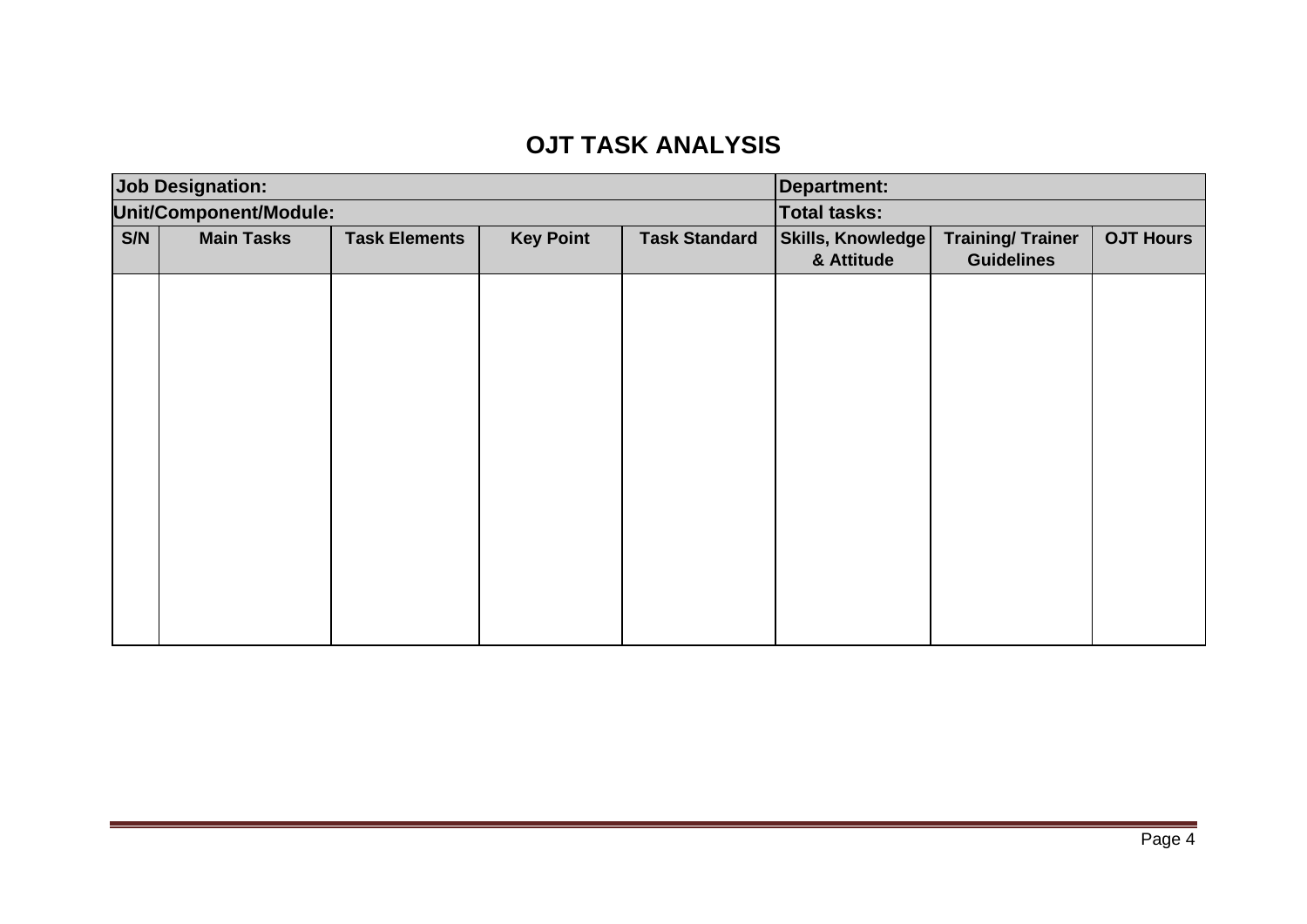# **OJT SET-UP & RESOURCES CHECKLIST**

| Module:                                                                                                                                                                                                  | <b>Training Date</b> |             |                 |
|----------------------------------------------------------------------------------------------------------------------------------------------------------------------------------------------------------|----------------------|-------------|-----------------|
| <b>Set-up Requirement</b>                                                                                                                                                                                |                      |             |                 |
| Describe the environment for the OJT to take place                                                                                                                                                       |                      |             |                 |
| <b>Resources</b><br>List the materials required for the OJT. For example<br>Organisational procedures, guideline and forms;<br>(i)<br>Documents, Tools; and<br>(ii)<br>Equipment and stationery<br>(iii) | Quantity             | <b>Tick</b> | <b>Comments</b> |
|                                                                                                                                                                                                          |                      |             |                 |
|                                                                                                                                                                                                          |                      |             |                 |
|                                                                                                                                                                                                          |                      |             |                 |
|                                                                                                                                                                                                          |                      |             |                 |
|                                                                                                                                                                                                          |                      |             |                 |
|                                                                                                                                                                                                          |                      |             |                 |
|                                                                                                                                                                                                          |                      |             |                 |
|                                                                                                                                                                                                          |                      |             |                 |
|                                                                                                                                                                                                          |                      |             |                 |
|                                                                                                                                                                                                          |                      |             |                 |
|                                                                                                                                                                                                          |                      |             |                 |
|                                                                                                                                                                                                          |                      |             |                 |
|                                                                                                                                                                                                          |                      |             |                 |
|                                                                                                                                                                                                          |                      |             |                 |
|                                                                                                                                                                                                          |                      |             |                 |
| Prepared by                                                                                                                                                                                              | Signature            |             |                 |
| Designation                                                                                                                                                                                              | Contact              |             |                 |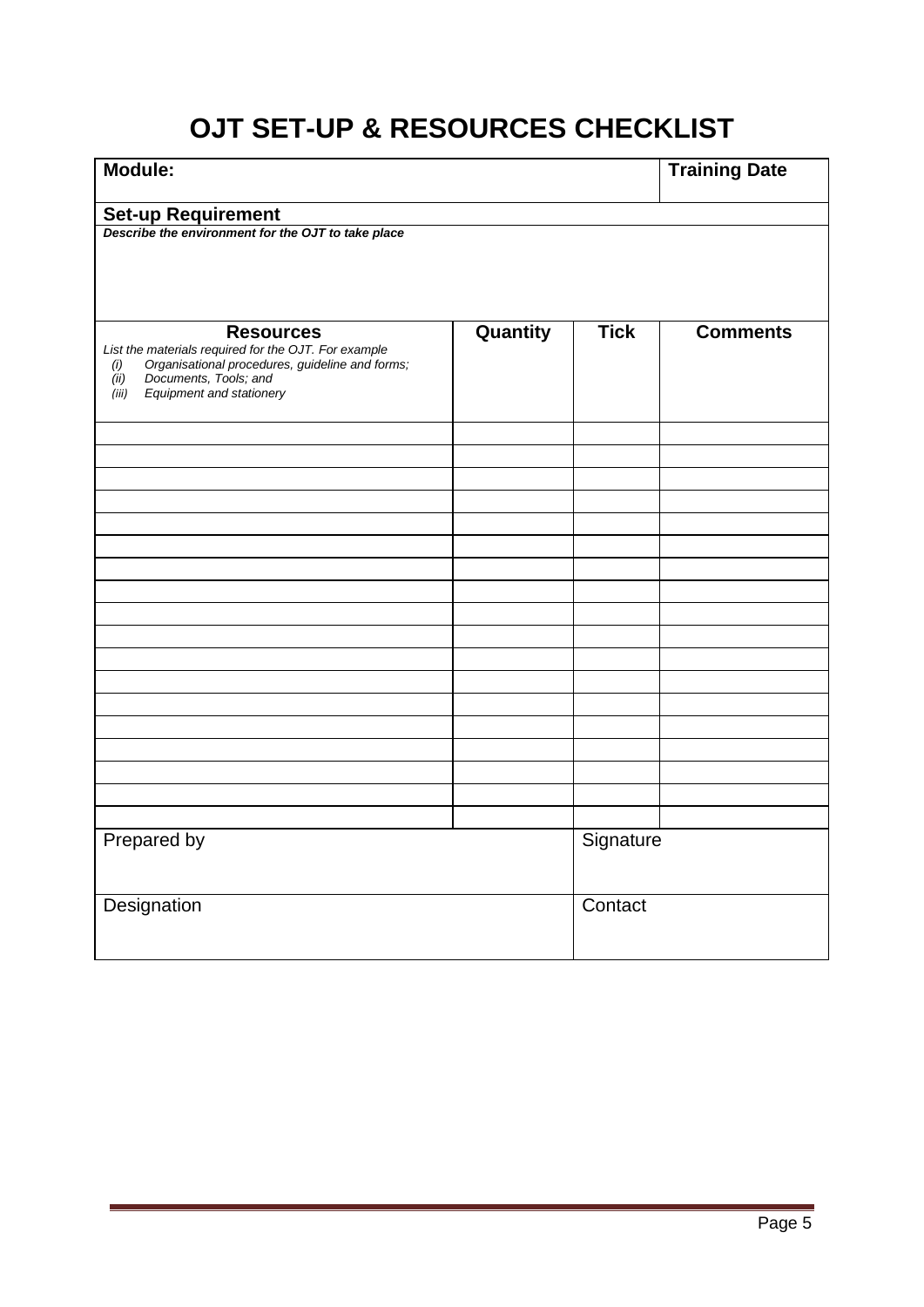# **OJT LOG BOOK**

| <b>LEARNER'S NAME</b>    | <b>COMMENTS</b>    |  |
|--------------------------|--------------------|--|
| <b>DESIGNATION</b>       |                    |  |
| <b>SECTION</b>           |                    |  |
| <b>DIVISION</b>          | <b>SIGNATURE</b>   |  |
| <b>OVERALL OJT HOURS</b> | <b>OVERALL PR*</b> |  |

| <b>INSTRUCTOR'S NAME</b> | <b>COMMENTS</b>  |  |
|--------------------------|------------------|--|
| <b>DESIGNATION</b>       |                  |  |
| <b>SECTION</b>           |                  |  |
| <b>DIVISION</b>          | <b>SIGNATURE</b> |  |

| <b>APPROVED BY#</b> | <b>COMMENTS</b>  |  |
|---------------------|------------------|--|
| DESIGNATION         |                  |  |
| <b>DATE</b>         | <b>SIGNATURE</b> |  |

\*Performance rating (PR): C – Competent NYC – Not Yet Competent

#Approval must be made by a management representative of the Participating Company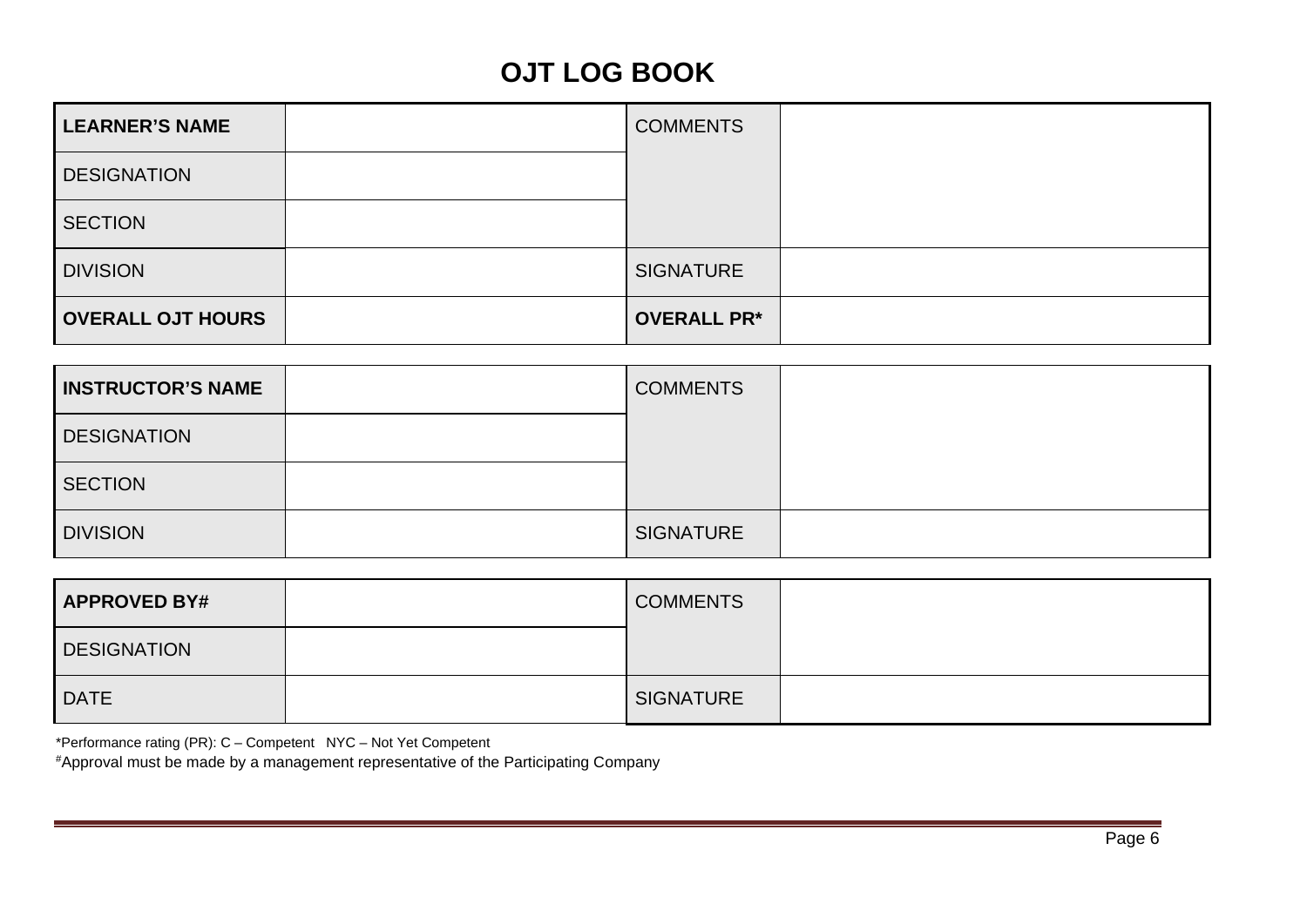# **OJT ASSESSMENT FORM**

| S/N            | <b>Main Tasks/</b>          | <b>Training</b> |             | <b>Training Time</b> | <b>Total Hours</b> | PR* | <b>Signature</b> |                   |
|----------------|-----------------------------|-----------------|-------------|----------------------|--------------------|-----|------------------|-------------------|
|                | <b>Performance Criteria</b> | <b>Date</b>     | <b>From</b> | To                   |                    |     | Learner          | <b>Instructor</b> |
| $\mathbf{1}$   | Main Task:                  |                 |             |                      |                    |     |                  |                   |
|                | Performance Criteria:       |                 |             |                      |                    |     |                  |                   |
| $\overline{2}$ | Main Task:                  |                 |             |                      |                    |     |                  |                   |
|                | Performance Criteria:       |                 |             |                      |                    |     |                  |                   |
| $\mathbf{3}$   | Main Task:                  |                 |             |                      |                    |     |                  |                   |
|                | Performance Criteria:       |                 |             |                      |                    |     |                  |                   |
| 4              | Main Task:                  |                 |             |                      |                    |     |                  |                   |
|                | Performance Criteria:       |                 |             |                      |                    |     |                  |                   |
| $5\phantom{.}$ | Main Task:                  |                 |             |                      |                    |     |                  |                   |
|                | Performance Criteria:       |                 |             |                      |                    |     |                  |                   |
|                | <b>Comments:</b>            |                 |             |                      |                    |     |                  |                   |
|                |                             |                 |             |                      |                    |     |                  |                   |
|                |                             |                 |             |                      |                    |     |                  |                   |
|                |                             |                 |             |                      |                    |     |                  |                   |

\*Performance rating (PR): C – Competent NYC – Not Yet Competent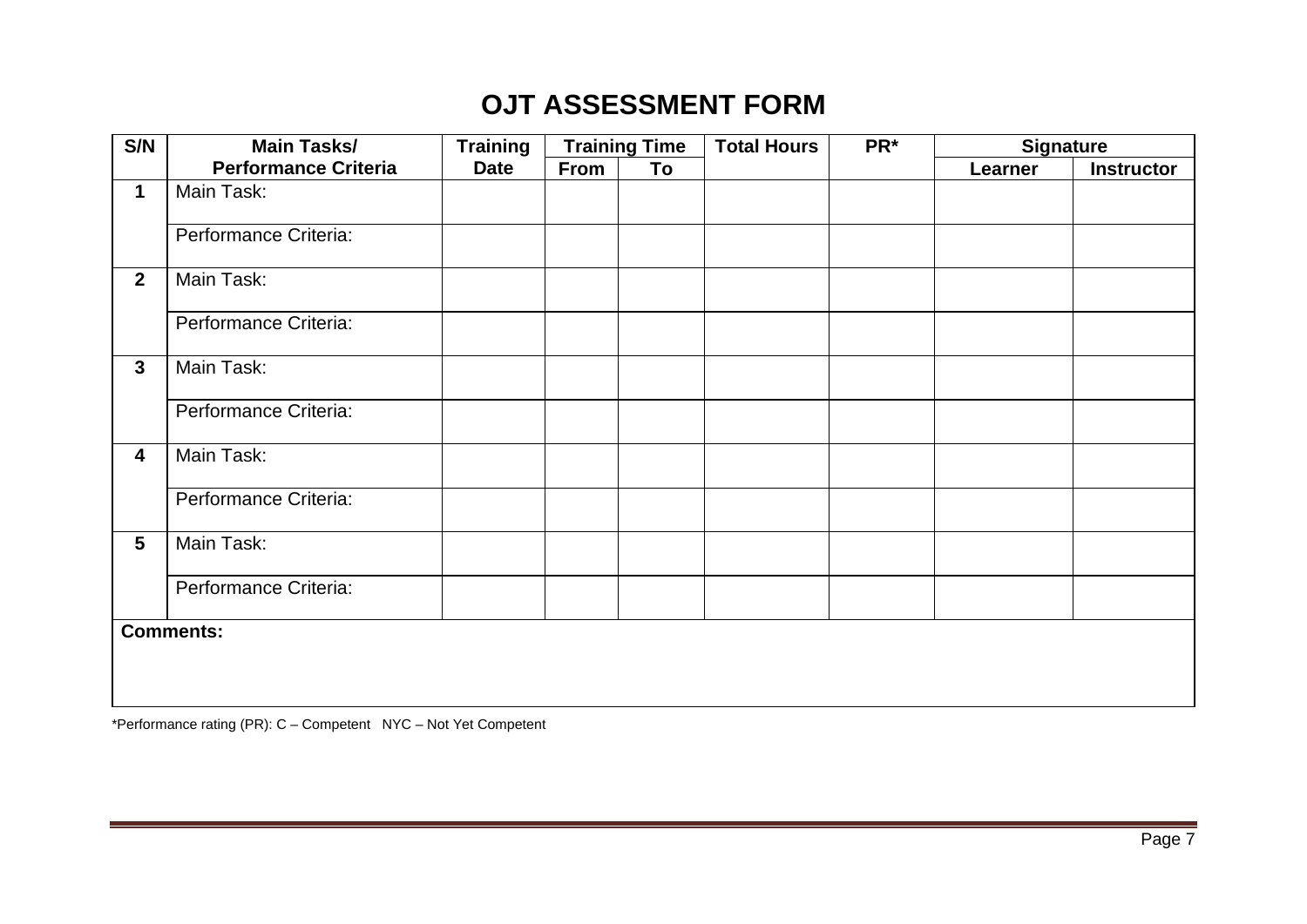#### **OJT TASK ANALYSIS**

| <b>Job Designation: Human Resource Executive</b> |                                                                                      |                                                                                                                                                                                                                                       |                                                                                                                                                                                                                                                                                                                                                                                                               |                                                                                                                                                                                                                                                                                                                                                                                                                                                          | <b>Department: Human Resource Dept</b>                                                                                                                                                                                                                                                                                                                           |                                                                                                                                                                                                                                                                                                                                                                        |                                                                              |
|--------------------------------------------------|--------------------------------------------------------------------------------------|---------------------------------------------------------------------------------------------------------------------------------------------------------------------------------------------------------------------------------------|---------------------------------------------------------------------------------------------------------------------------------------------------------------------------------------------------------------------------------------------------------------------------------------------------------------------------------------------------------------------------------------------------------------|----------------------------------------------------------------------------------------------------------------------------------------------------------------------------------------------------------------------------------------------------------------------------------------------------------------------------------------------------------------------------------------------------------------------------------------------------------|------------------------------------------------------------------------------------------------------------------------------------------------------------------------------------------------------------------------------------------------------------------------------------------------------------------------------------------------------------------|------------------------------------------------------------------------------------------------------------------------------------------------------------------------------------------------------------------------------------------------------------------------------------------------------------------------------------------------------------------------|------------------------------------------------------------------------------|
|                                                  | Unit/Component/Module:<br><b>Total tasks:</b>                                        |                                                                                                                                                                                                                                       |                                                                                                                                                                                                                                                                                                                                                                                                               |                                                                                                                                                                                                                                                                                                                                                                                                                                                          |                                                                                                                                                                                                                                                                                                                                                                  |                                                                                                                                                                                                                                                                                                                                                                        |                                                                              |
| S/N                                              | <b>Main Tasks</b>                                                                    | <b>Task Elements</b>                                                                                                                                                                                                                  | <b>Key Point</b>                                                                                                                                                                                                                                                                                                                                                                                              | <b>Task Standard</b>                                                                                                                                                                                                                                                                                                                                                                                                                                     | <b>Skills, Knowledge</b><br>& Attitude                                                                                                                                                                                                                                                                                                                           | <b>Training/Trainer</b><br><b>Guidelines</b>                                                                                                                                                                                                                                                                                                                           | <b>OJT Hours</b>                                                             |
|                                                  | Describe the main<br>activities of the task, and<br>should be competency<br>focused. | List the steps in each<br>activity.<br>Example: closing the<br>security door in WDA.<br>The action is just<br>closing but the Key<br>Point is to try and open<br>the door without the<br>pass to check that it is<br>properly closed. | List the key points in<br>each task element.<br>Key points are<br>important matters<br>relating to each task<br>element which should<br>be highlighted to the<br>trainee, for example:<br>requirements for<br>error-free quality work<br>pointers that give<br>you a competitive<br>advantage. The<br>practices that set you<br>apart from your<br>competitors<br>any workplace safety<br>and health pointers | List the standards to<br>which the tasks are to<br>be performed.<br>Task standard should be<br>pegged against an<br>average worker's<br>performance. Average<br>meaning a worker with 1<br>to 1.5 years of<br>experience on the job.<br>Task standard needs to<br>be piloted and if too low<br>(e.g. everyone passes<br>with flying colours),<br>adjust up, and vice<br>versa.<br>Task standard is for the<br>main or sub task, and<br>not task element. | List the knowledge,<br>skills and attitude to be<br>acquired.<br>To get the skills and<br>knowledge, study each<br>of the task element and<br>key points and extract<br>the underpinning skills<br>and knowledge.<br>To differentiate which is<br>for self-study and which<br>is to be taught by<br>instructor and which<br>could be acquired<br>through course. | List the guidelines for<br>training delivery.<br>These are notes meant<br>for OJT Instructors to<br>read. Not for OJT<br>learners. Remember the<br>blueprint is to be used by<br>all experts, not any<br>particular expert, so need<br>some training guidelines<br>to standardise training.<br>Treat this as a simple<br>lesson plan: what to<br>teach, how to assess. | <b>Provide the</b><br>estimated time<br>needed for<br>training each<br>task. |
| $\mathbf{1}$                                     | Prepare job<br>advertisements and<br>postings                                        | Obtain details of<br>1.<br>internal vacancy<br>from business unit<br>manager<br>2.<br>Draft the job<br>description and<br>requirements                                                                                                | Job advertisement must  .<br>comply with the<br>Tripartite Guidelines on<br>Fair Employment<br>Practices                                                                                                                                                                                                                                                                                                      | Prepare a job<br>advertisement with a<br>clear description of<br>the role and<br>requirements for the<br>job (adhere to<br>TAFEP guidelines)<br>Prepare the<br>advertisement with<br>no grammatic error.                                                                                                                                                                                                                                                 | Knowledge:<br>The Fair<br>$\bullet$<br>Consideration<br>Framework<br>The Tripartite<br>$\bullet$<br>Guidelines on Fair<br>Employment<br>Practices                                                                                                                                                                                                                | <b>Explain</b><br>The Fair Consideration<br>Framework and its<br>importance<br>The Tripartite<br>Guidelines on Fair<br><b>Employment Practices</b><br>and its importance                                                                                                                                                                                               | 6 hrs                                                                        |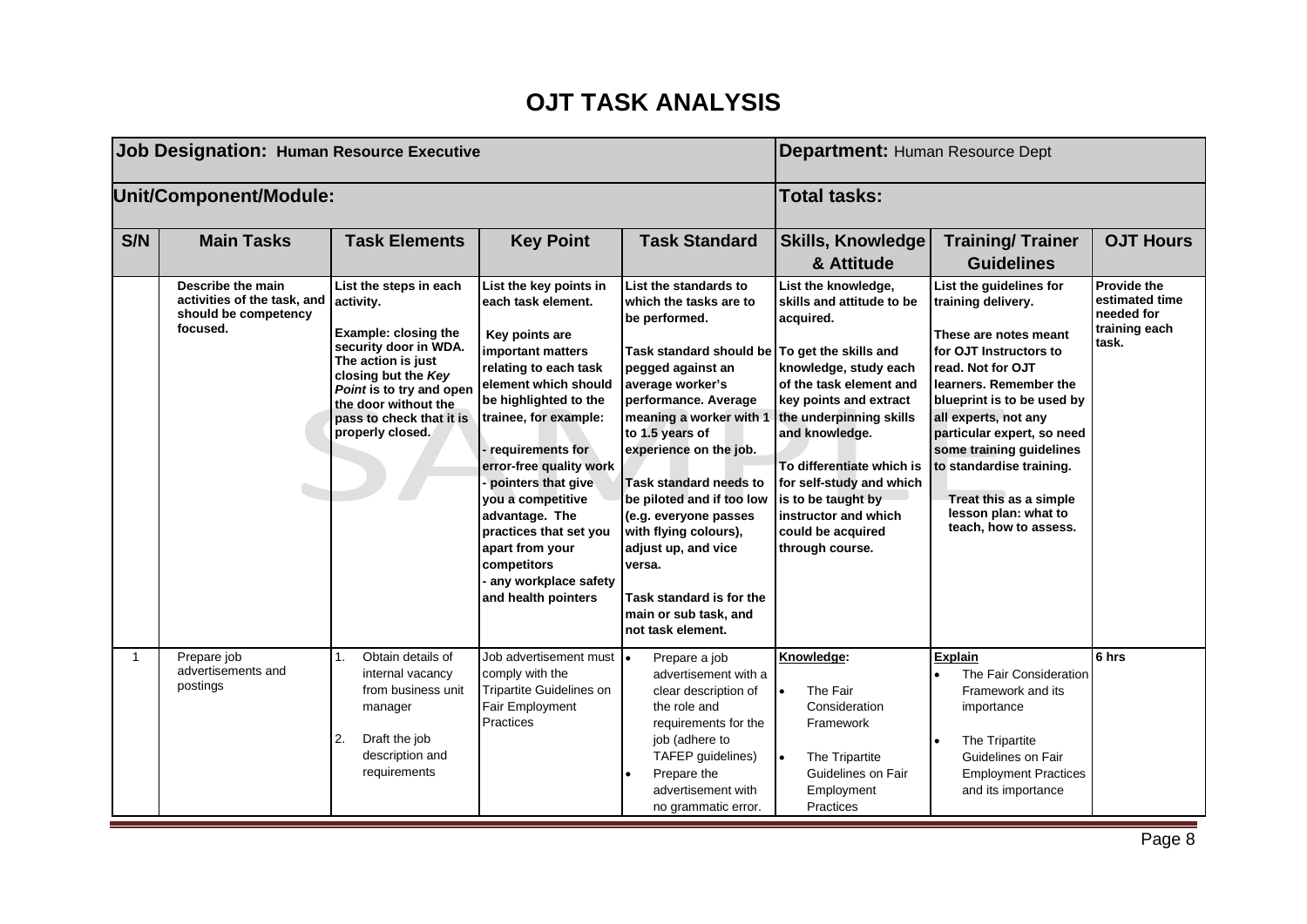|  | Obtain the approval<br>3.<br>of the business unit<br>manager<br>Upload the<br><b>4.</b><br>advertisement on<br>the Jobs Bank<br>5.<br>Submit<br>advertisement for<br>uploading on job<br>portal |  | Draft all<br>requirements and<br>details with no<br>misrepresentation.<br>Submit<br>advertisement to job<br>portal on time | Skills:<br>Drafting a job<br>advertisement that is<br>clear and non-<br>discriminatory<br>Upload a job<br>advertisement onto<br>the Jobs Bank<br>Attitude:<br>Meticulous<br>Consultative | Steps involved in<br>preparing job<br>advertisements<br><b>Demonstrate</b><br>Drafting a job<br>$\bullet$<br>advertisement<br>Uploading a job<br>l e i<br>advertisement onto<br>Jobs Bank<br><b>Skills Practice</b><br>Complete drafting 5<br>$\bullet$<br>job advertisements for<br>different business<br>units and job roles |  |  |  |
|--|-------------------------------------------------------------------------------------------------------------------------------------------------------------------------------------------------|--|----------------------------------------------------------------------------------------------------------------------------|------------------------------------------------------------------------------------------------------------------------------------------------------------------------------------------|--------------------------------------------------------------------------------------------------------------------------------------------------------------------------------------------------------------------------------------------------------------------------------------------------------------------------------|--|--|--|
|  |                                                                                                                                                                                                 |  |                                                                                                                            |                                                                                                                                                                                          |                                                                                                                                                                                                                                                                                                                                |  |  |  |